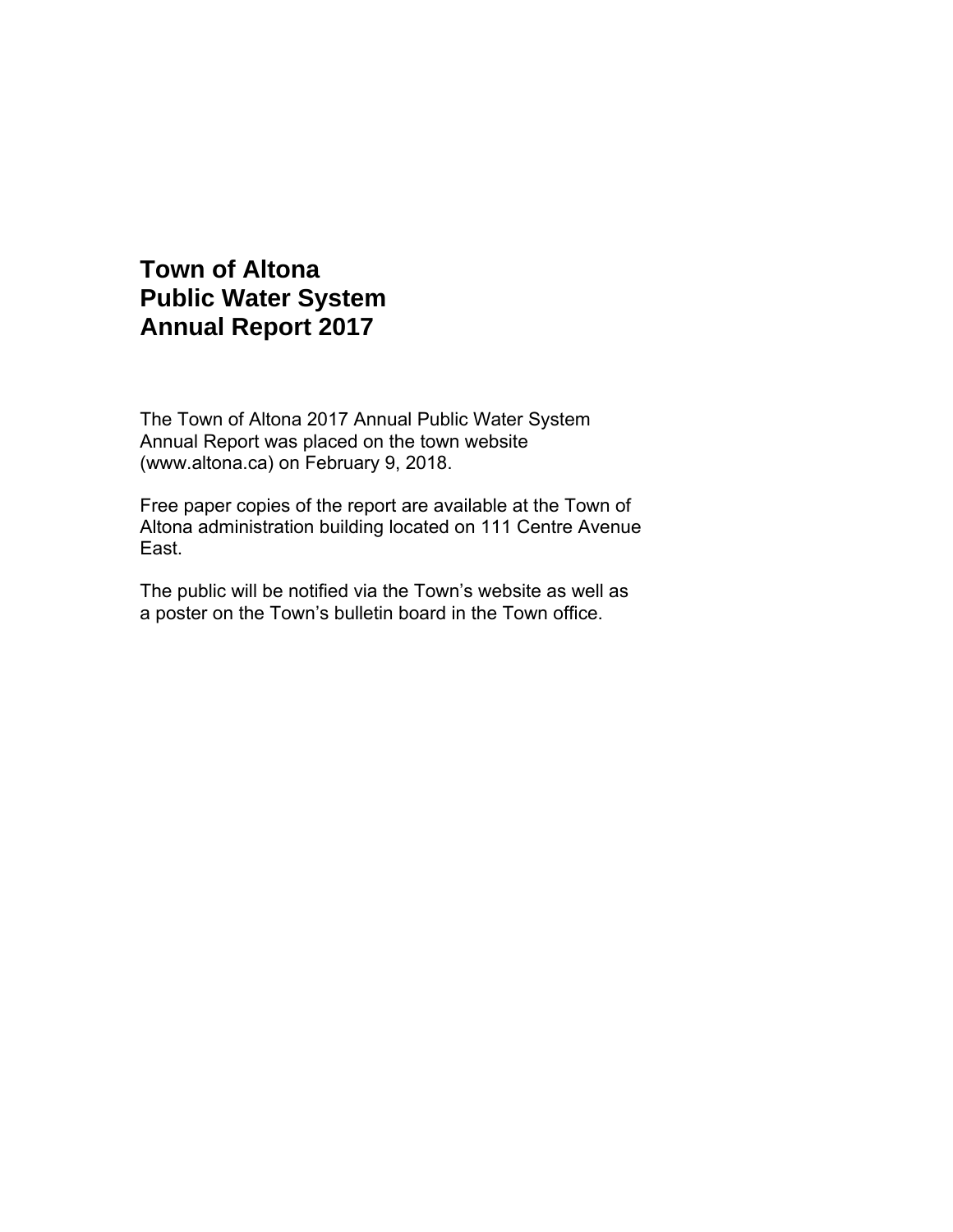# **Town of Altona Public Water System Annual Report 2017**

Name of the Public Water system: **Altona Public Water System** Name of the Legal Owner: **The Town of Altona** Phone: **204.324.6468**  Contact person: **Dan Gagné (CAO)**  Email: dan.gagne@altona.ca

**Supervisor**: **Clint Derksen**  Phone: **204.324.7467**  Email: clint.derksen@altona.ca **Senior Operator: Aaron Schmidt** Phone: **204.324.4657**  Email: waterworks@altona.ca

**Report Prepared: February 5, 2018**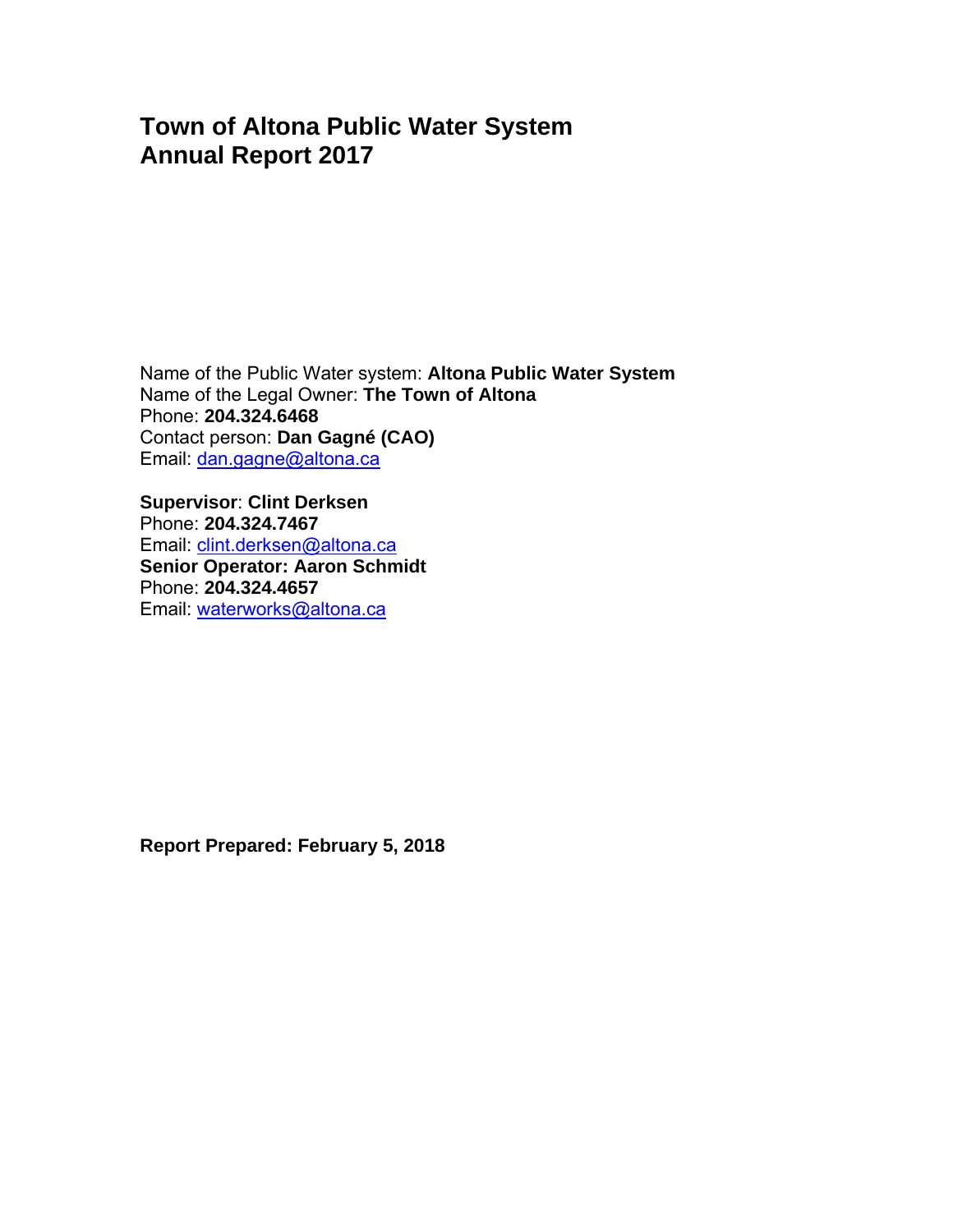# **The 2017 Annual Report for the Town of Altona summarizes the Water Utility's ability to distribute safe potable water and meet provincial regulations.**

## *1. Description of the Water System:*

The Altona Water System provides potable water to a population of approximately 4,218 residents. Treated water supplied by the Pembina Valley Water Coop meets all objectives as stated in the Guidelines for Canadian Drinking Water Quality.

#### **1.1 Water Supply Source**

The Altona Water System receives treated water from Letellier which is 20 kilometres east of Altona. The Letellier plant draws water from the Red River and treats the water before distribution.

#### **1.2 Distribution System**

Treated water from the reservoirs is pumped throughout the Altona distribution system via four 15 horsepower duty pumps and two 75 horsepower emergency pumps. The approximate 33 kilometers of piping is 99% looped and is comprised of 59% AC, 40% PVC, and 1% HDPE.

#### **1.3 Storage Reservoirs**

| Name: North End Reservoir | Capacity: 3 222 000 L |
|---------------------------|-----------------------|
| Name: South End Reservoir | Capacity: 1 453 000 L |

#### **1.4 Number of Connections, population served and types of users**

The Altona distribution system is comprised of 1,375 service connections. All connections are metered. Domestic use is the largest consumer with approximately 65% while commercial use is approximately 35%.

#### **1.5 Classification and Certification**

Operators are certified under Manitoba Conservation's *Water and Wastewater Facility Operators Regulation* under the *Environment Act*

Chris McNeil Operator in training

 Clint Derksen- Supervisor Cert # 2014-081 - WD2, WWC2, WWT1 Matthew Aaron Schmidt ID # 0008410 – WD2, WWC2, WWT1 Jackson Enns ID # 03223 – WD1, WWC2, WWT1

 *WT-Water Treatment WD-Water Distribution WWT-Waste Water Treatment WWC-Waste Water Collection CC-Conditional Certificate* 

## *2. Disinfection system in use*

The last step before distribution is the addition of 12% sodium hypochlorite to the water while entering the reservoirs. The dosage is flow-paced to maintain a minimum of 0.5 mg of free chlorine per litre before it enters the distribution system. There is a minimum of 0.1 mg of free chlorine per litre at all times in the distribution system.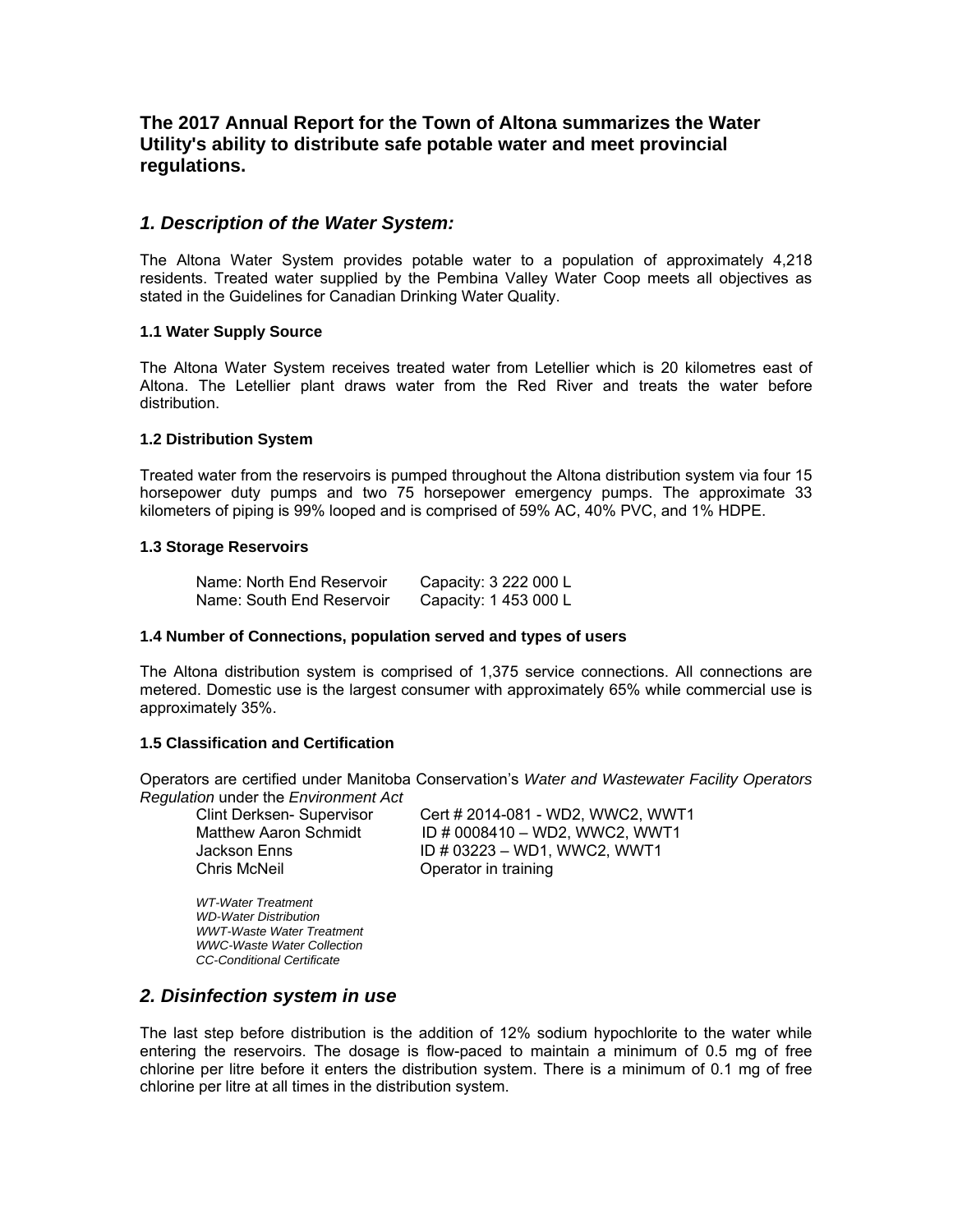### **2.1 Equipment and monitoring requirements**

As required, the Altona PWS insures continuous disinfection is maintained by stocking all spare parts for chlorinators and a complete spare chlorinator is kept at the reservoirs.

Free Available and Total Chlorine residuals are monitored **daily** by staff and on-line chlorine analyzers at the reservoirs and bi-weekly throughout the distribution system. A *Hach* portable colorimeter test kit, which is calibrated annually, is used for the testing at the South reservoir. An Orbeca portable colorimeter test kit, which is also calibrated annually, is used for the testing at the North reservoir. All results are recorded on the appropriate monitoring forms. Bi-weekly samples are sent to ALS labs for testing. In 2017 the Town of Altona was not required to test for THM/HAA. Monthly chlorination reports are sent to the Drinking Water Officer at the end of each month.

Tests performed bi-weekly:

-**Total Coliform:** a measurement of the total coli form present in bi-weekly samples submitted to ALS labs.

-**Escherichia coli**: a measurement of the Escheria coli present in bi-weekly samples submitted to ALS labs.

Quarterly samples, every other year, are also collected in the distribution system and to the lab for **THM** testing and **HAA** testing.

- **THM** is the abbreviation for Trihalomethane, which is a chlorination/disinfection byproduct.

- **HAA** is the abbreviation for Haleo Acetic Acid, which is a chlorination/disinfection byproduct.

#### **2.2 Overall performance**

For 2017, the Altona PWS met all daily and bi-weekly sampling requirements achieving a 100% efficiency rating. The following tables outline the requirements and performance of the PWS in the Town of Altona for 2017 as outlined in the Operating License (see attached 2017 Annual Compliance Audit)

| <b>Disinfection Monitoring and Reporting</b>                       | Regulatory      | <b>PWS</b>  |
|--------------------------------------------------------------------|-----------------|-------------|
|                                                                    | Requirement     | Performance |
| A) Free Chlorine residual entering the distribution system         | $\geq 0.5$ mg/L | 100%        |
| Section 21(1)a - MR 40/2007                                        |                 |             |
| B)Frequency of testing entering the distribution system            | Daily           | 100%        |
| Section A - MR 40/2007                                             |                 |             |
| C)Free Chlorine residual in the distribution system                | $\geq 0.1$ mg/L | 100%        |
| Section 22a - MR 40/2007                                           |                 |             |
| D)Frequency of testing in the distribution system                  | Bi-Weekly       | 100%        |
| Section A - MR 40/2007                                             |                 |             |
| E)Report Submissions                                               | Monthly         | 100%        |
| Section 25(2) - MR 40/2007                                         |                 |             |
| The PWS has met all regulatory requirements for 2017 in this area. |                 |             |
|                                                                    |                 |             |

| <b>Bacteriological Monitoring and Reporting</b>        | Regulatory<br>Requirement | <b>PWS</b><br>Performance |
|--------------------------------------------------------|---------------------------|---------------------------|
| A) Number of samples of watering leaving the North End | 26                        | 100%                      |
| Reservoir                                              |                           |                           |
| Schedule $A - MR 40/2007$                              |                           |                           |
| B) Number of samples of watering leaving the South End | 26                        | 100%                      |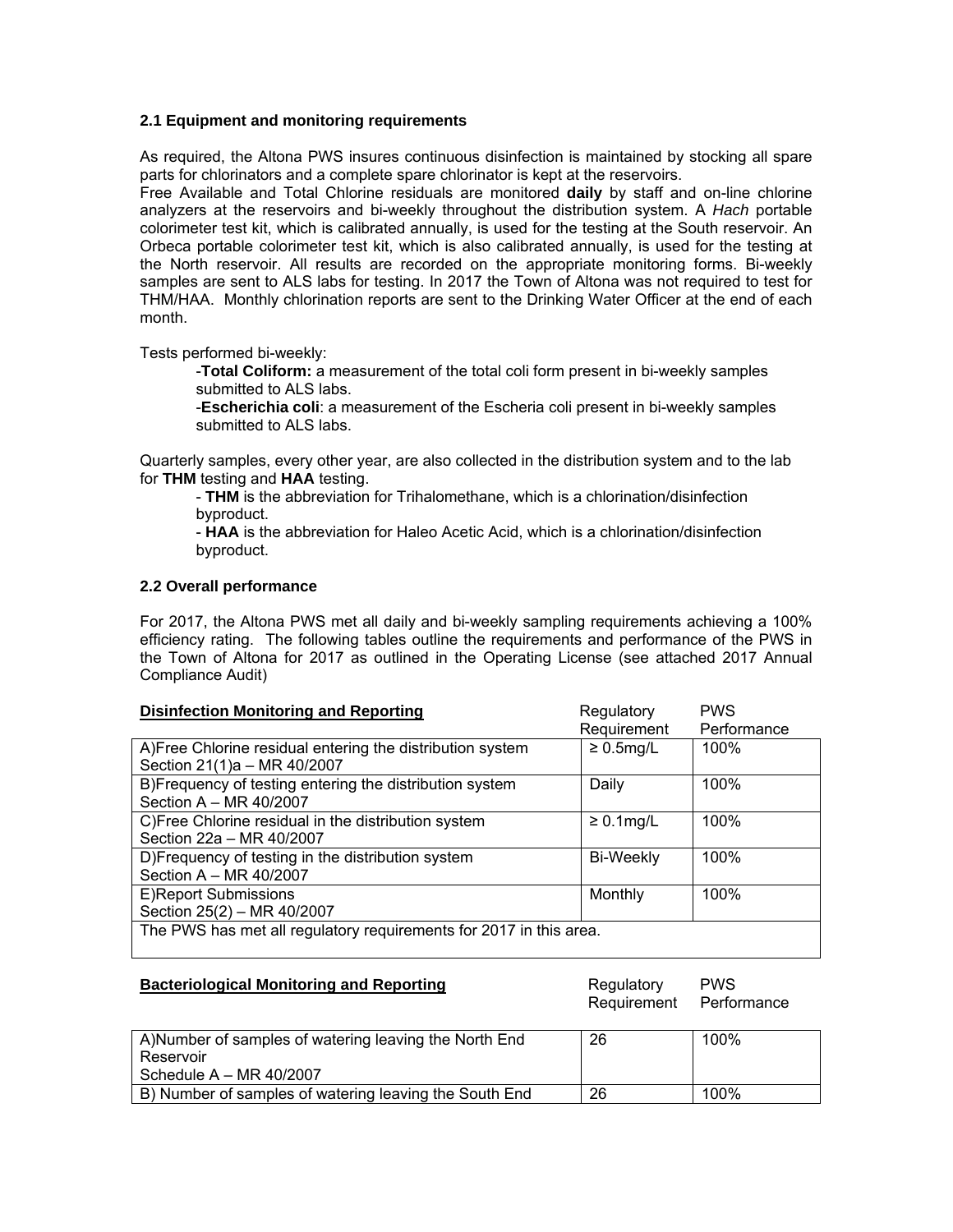| Reservoir                                                                                     |                   |      |
|-----------------------------------------------------------------------------------------------|-------------------|------|
| Schedule $A - MR 40/2007$                                                                     |                   |      |
| C)Number of distribution water samples                                                        | 26                | 100% |
| Schedule $A - MR 40/2007$                                                                     |                   |      |
| D)Frequency of Testing                                                                        | Bi-weekly         | 100% |
| Schedule A - MR 40/2007                                                                       |                   |      |
| E)Total Coli form present in samples                                                          | 0 TC per          | 100% |
| Section 3(1)b - MR 40/2007                                                                    | $100$ m $\cdot$   |      |
| F)E. Coli present in Samples                                                                  | 0 EC per          | 100% |
| Section3(1)a - MR 41/2007                                                                     | 100 <sub>ml</sub> |      |
| The Public water System has met all regulatory monitoring requirements for 2017. The water    |                   |      |
| system was deemed to be in compliance with all terms and conditions in the Operating License. |                   |      |

## **Disinfection By-products Monitoring and Reporting – THMs and HAAs**

THM and HAA testing will continue in 2018.

### **Engineering Assessment of Water System Infrastructure and Water Supply Source**

As specified by the operating license, The Altona PWS was required to initiate an Engineering Assessment of the Water System Infrastructure and Water Supply Source. JR Cousin Consultants has completed the Town of Altona Public Water System Assessment 2016 PWS 4.00, Two copies of the report were mailed to The Office of Drinking Water.

# *3. Water System incidents*

In 2017 there were no major incidents.

# *4. Drinking water orders*

In 2017 there were no Safety orders issued for Altona Public Water System. (see attached 2017 Annual Compliance Audit)

# *5. Boil Water Advisories issued and actions taken*

In 2017 there were no Boil Water Advisories issued for the Altona Public Water System.

# *6. Operational Requirements*

The Town of Altona is in non-compliance with both THM and HAA requirements issued for the Altona Public Water System. We are working with Pembina Valley Water Corporation to remedy this in the future.

# *7. Major Waterline Extensions 2017*

In 2017 there were no major waterline extensions.

## *8. Future system expansion*

In 2018 the Town of Altona is looking into looping the area in front of W.C. Miller, along  $6<sup>th</sup>$  st SE.